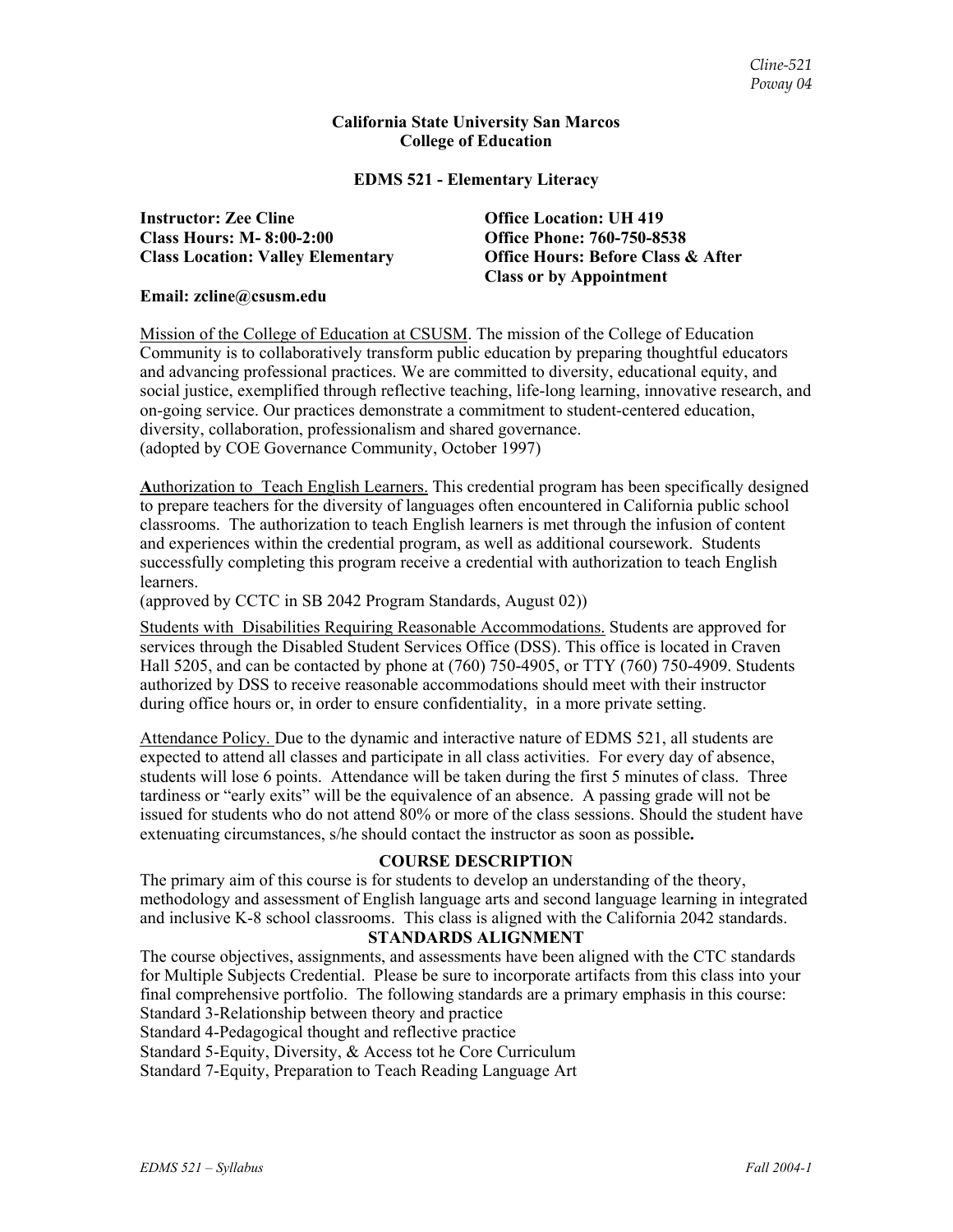#### **OBJECTIVES**

#### **KNOWLEDGE**

Teacher candidates will:

- gain an understanding of how a first and second language is acquired.
- gain an understanding of the reading process and its relationship to thought, language and learning.
- gain an understanding of how people learn to read and write in their first and second language
- become familiar with current approaches to the teaching of reading and writing and the theoretical bases of such approaches.
- become familiar with current approaches to the teaching of reading and writing in culturally and linguistically diverse elementary school classrooms
- become familiar with classroom diagnostic techniques and evaluation procedures.
- become familiar with current approaches to the teaching of reading and writing to children with special learning needs

#### **SKILLS**

Teacher candidates will:

- become sensitive observers of children's language using behaviors.
- analyze children's reading and writing behavior as a basis for making instructional decisions
- translate the results of formal and informal assessment of children's reading and writing behaviors into instructional plans
- develop the ability to select appropriate materials and instructional strategies to meet the individual needs of students
- learn how to organize the classroom for teaching reading and writing to culturally and linguistically diverse populations.

### **ATTITUDES AND VALUES**

Teacher candidates will:

- develop an appreciation for the natural language abilities children possess for processing and producing print
- develop an appreciation for the need and value of integrating reading and writing into all areas of the curriculum
- affirm the importance of a rich environment for developing an effective language arts program.
- develop a sensitivity to and appreciation for culturally and linguistically diverse learners.
- develop a sensitivity to and appreciation for children with special learning needs
- develop an appreciation for the importance of reading and writing for their own personal and professional growth
- develop a respect for each student, his/her abilities and background and the student's right to instruction that meets his or her individual needs.

### **REQUIRED TEXTS:**

Calderon, M. & Rowe, L. (2003). Designing and Implementing Two-Way Bilingual Programs. Corwin Press. 0-76194566-0

Clay, M. (1993). An Observation Survey of Early Literacy Achievement. Heinemann.

Choate, J. (2000). Successful Inclusive Teaching. Allyn and Bacon (3rd edition)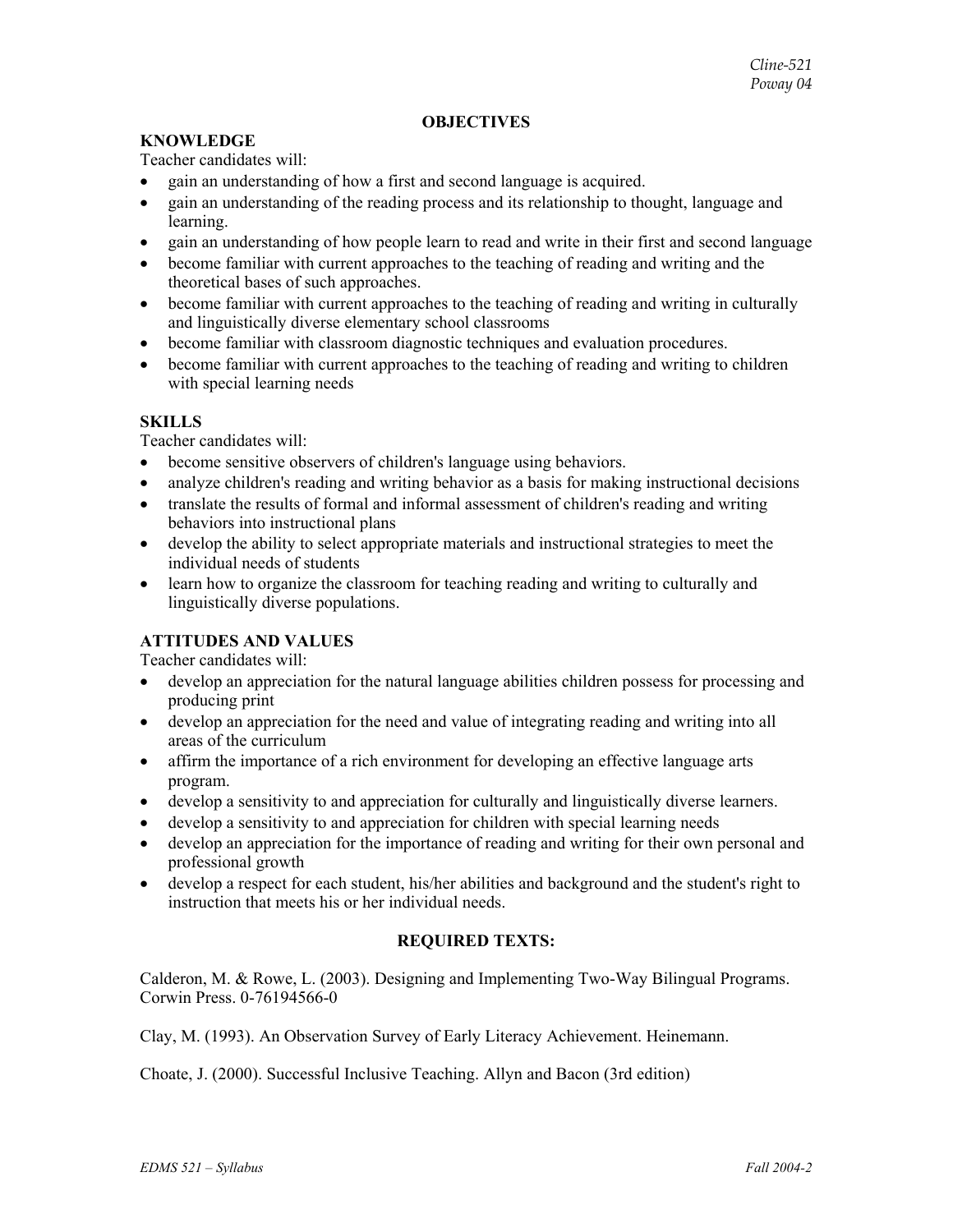Johns, J. (2000). Basic Reading Inventory: Pre-primer through grade twelve & early literacy assessments. Dubuque, Iowa: Kendall-Hunt.

### *Reading/Language Arts Framework for CA Public Schools* CA Dept of Ed

Tompkins, G.E. (2001). *Literacy for the 21st Century: A Balanced Approach, 3rd Edition.* Prentice Hall

Zarrillo, J. J. (2002). Ready for RICA: A test preparation guide for California's Reading Instruction Competence Assessment. Merrill Prentice Hall (Packaged as one)

#### **Course Requirements**

All students are expected to participate in class activities and demonstrate reflective learning. It is important that students are well prepared for course sessions by completing the readings and assignments scheduled before the class meeting. Unless otherwise negotiated with the instructor, all assignments are to be handed in on the due date. **Assignments not handed-in on due date will lose 10% of earned credit per day.** Assignments should be typed and double-spaced .

| • Field Observations           | 35 points |
|--------------------------------|-----------|
| • Reading Strategy Lesson Plan | 35 points |
| • Primary Case Study           | 30 points |

#### **Grading**

- A 96–100
- A- 90–95
- B+ 89-87
- B 86-83
- B- 80–82
- $C+ 77-79$
- C 73-76
- C- 70-73

### **TEACHER PERFORMANCE EXPECTATIONS (TPE) COMPETENCIES**

This course is designed to help teachers seeking the Multiple Subjects Credential to develop the skills, knowledge, and attitudes necessary to assist schools and district in implementing an effective programs for all students. The successful candidate will be able to merge theory and practice in order to realize a comprehensive and extensive educational program for all students. The following TPE's are addressed in this course:

TPE 1a-Subject Specific Pedagogical Skills for MS Teaching TPE 4-Making Content Accessible

### **Task Stream, TPE's, and Assignments**

TPE Reflective Writing for Task Stream:

This course requires that you address the TPE's listed above for your Task Stream Electronic Portfolio. You will address these TPE's by completing course assignments. Completion of the course assignments includes submitting them in the appropriate format to your electronic portfolio. Assessment of your TPE's is directly related to the assessment of your course assignments. You will write summary reflections to be submitted, responded to, and archived via Task Stream.

http://lynx.csusm.edu/coe/eportfolio/index.asp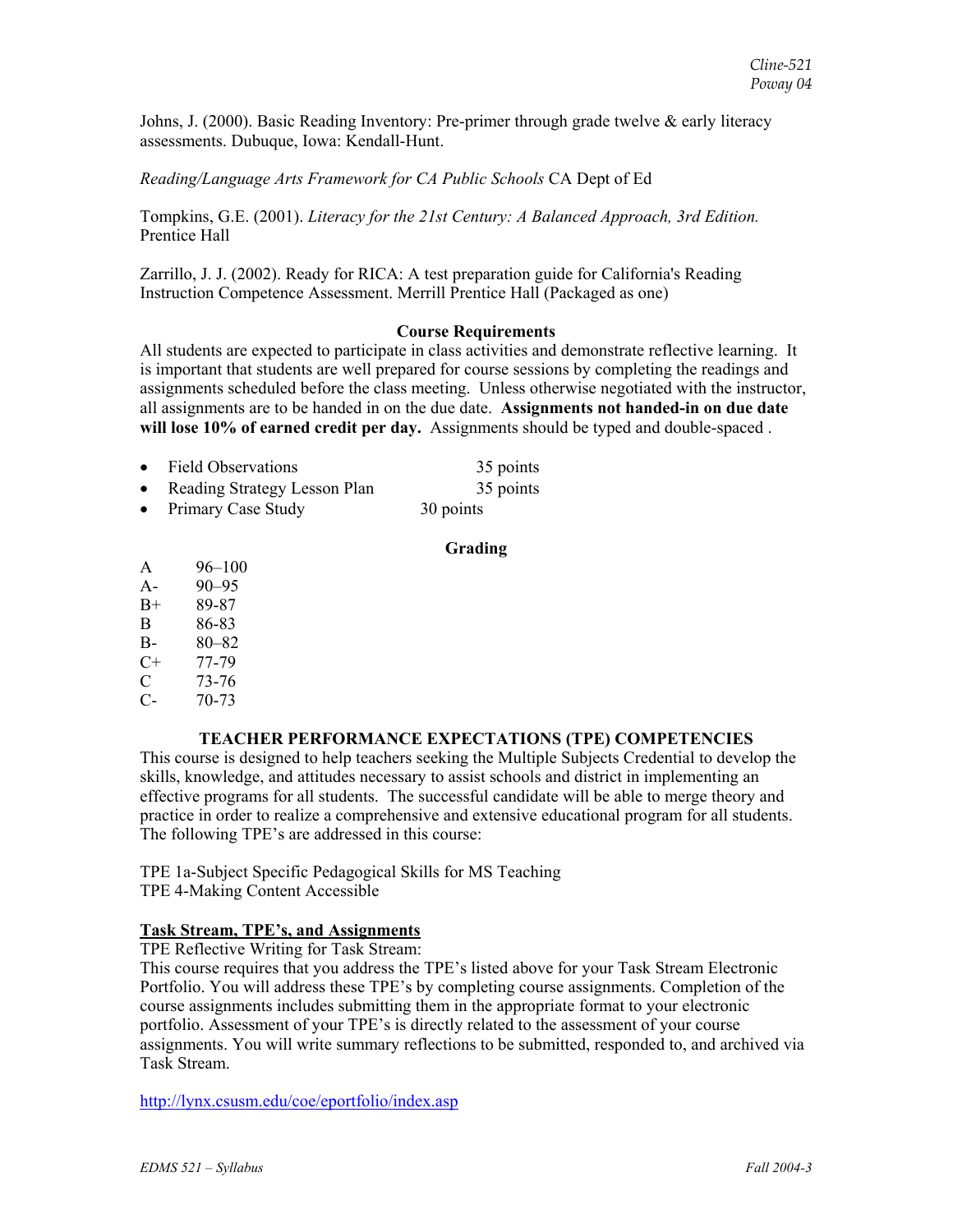This will take you to the CSUSM COE website where you can get help with how to create your electronic portfolio and information on the required elements.

#### http://www.taskstream.com

This is the TaskStream home page where you will register for Taskstream and return to when working on your electronic portfolio

#### **ASSIGNMENTS:**

#### **Field Experience Observation and TPE 1a Reflection (35 pts)**

#### *Observation Guides*

When you are observing/participating in classrooms **BEFORE** you begin student teaching, please look for and write down your observations in the following areas. Jot down brief notes about the kinds of activities teachers and students are engaged in and your own reactions. Be sure to write observations and not judgments.

#### (Example:

Observation: Teacher taught "B"sound Students wrote words beginning with "B" Judgment: Teacher did a good job teaching "B" sound.

Please note: If you don't see something in your classroom, visit another class or grade level.

### **For each observation topic, please be sure to include: Topic, Date/time, Place (school/grade/classrooms), Activity, Reflective notes**

Example:

**Topic**: Phonics Instruction **Date/Time** 9/7/98 9:00-10:00

**Place** (school/grade/classrooms) Discovery Elementary, Monolingual 1<sup>st</sup> grade **Activity**: Teacher taught "B"sound using alphabet cards and the pocket chart. Students wrote words beginning with B then illustrated the following-bird, ball, balloon, and boat. **Reflective Notes:** The teacher did a good job being inclusive with all students. Accommodations were made for second language learners when the teacher used some word that were close cognates (ball-bola) to help the students make connections. I noticed that one of the children who has trouble focusing was seated next to the teacher. She was very effective in selecting children to participate in order to ensure that the students did not get out of hand. I would modify this lesson in order to help English learners by using some cognates in Spanish and showing the students how beginning sounds work in their language.

Please do one observation sheet for each of the areas of the RICA Notebook using the form provided.

- Phonemic Awareness
- Concepts About Print
- Phonics Instruction
- Spelling Instruction
- Reading Comprehension-Narrative
- Supporting Reading through Oral and Written Language Development
- Vocabulary Development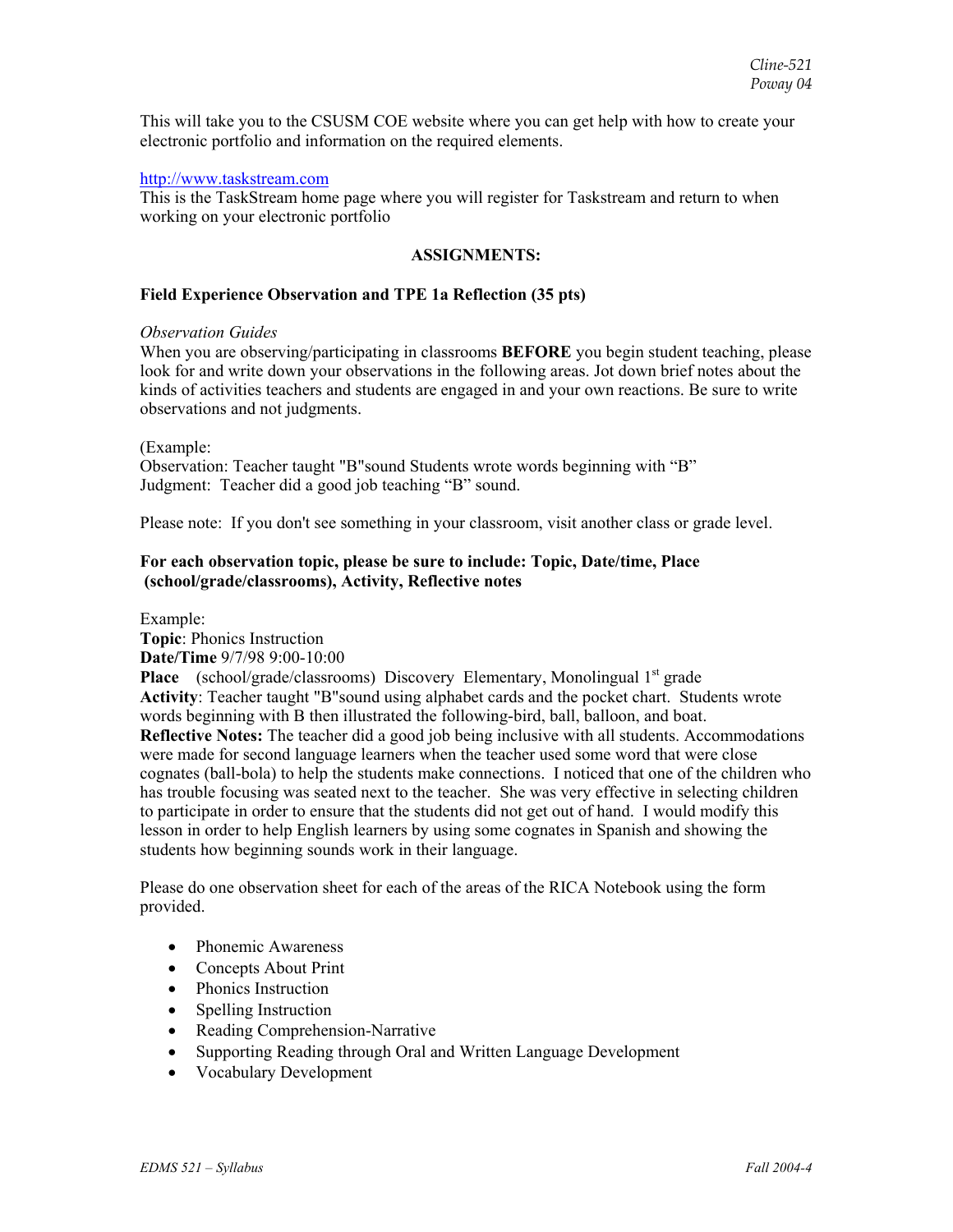#### **Field Experience Observation TPE 1a Reflection**

Please read TPE 1A and write a reflection that elaborates on your learning and mastery of this TPE. The reflection should be at least 2 paragraphs in length and include evidence that you have a grasp of Subject-Specific Pedagogical Skill for MST in the area of teaching Reading-Language Arts. In order for the assignment to be complete, students must post their observation sheets and reflections it to their Task Stream Account after it is returned with the comment: **Ready to Post**

*TPE 1A: Subject-Specific Pedagogical Skills for Multiple Subject Teaching Assignments* 

### *Teaching Reading-Language Arts in a Multiple Subject Assignment*

*Candidates for a Multiple Subject Teaching Credential demonstrate the ability to teach the stateadopted academic content standards for students in English-Language Arts (K-8). They understand how to deliver a comprehensive program of systematic instruction in word analysis, fluency, and systematic vocabulary development; reading comprehension; literary response and analysis; writing strategies and applications; written and oral English Language conventions; and listening and speaking strategies and applications. They know how to strategically plan and schedule instruction to ensure that students meet or exceed the standards. Candidates create a classroom environment where students learn to read and write, comprehend and compose, appreciate and analyze, and perform and enjoy the language arts. They understand how to make language (e.g., vocabulary, forms, uses) comprehensible to students and the need for students to master foundational skills as a gateway to using all forms of language as tools for thinking, learning, and communicating. They understand how to use instructional materials that include a range of textual, functional and recreational texts and how to teach high quality literature and expository text. They understand that the advanced skills of comprehending narrative and informational texts and literary response and analysis, and the creation of eloquent prose, all depend on a foundation of solid vocabulary, decoding, and word-recognition skills.* 

*Candidates teach students how to use visual structures such as graphic organizers or outlines to comprehend or produce text, how to comprehend or produce narrative, expository, persuasive and descriptive texts, how to comprehend or produce the complexity of writing forms, purposes, and organizational patterns, and how to have a command of written and oral English-language conventions. They know how to determine the skill level of students through the use of meaningful indicators of reading and language arts proficiency prior to instruction, how to determine whether students are making adequate progress on skills and concepts taught directly, and how to determine the effectiveness of instruction and students' proficiency after instruction.*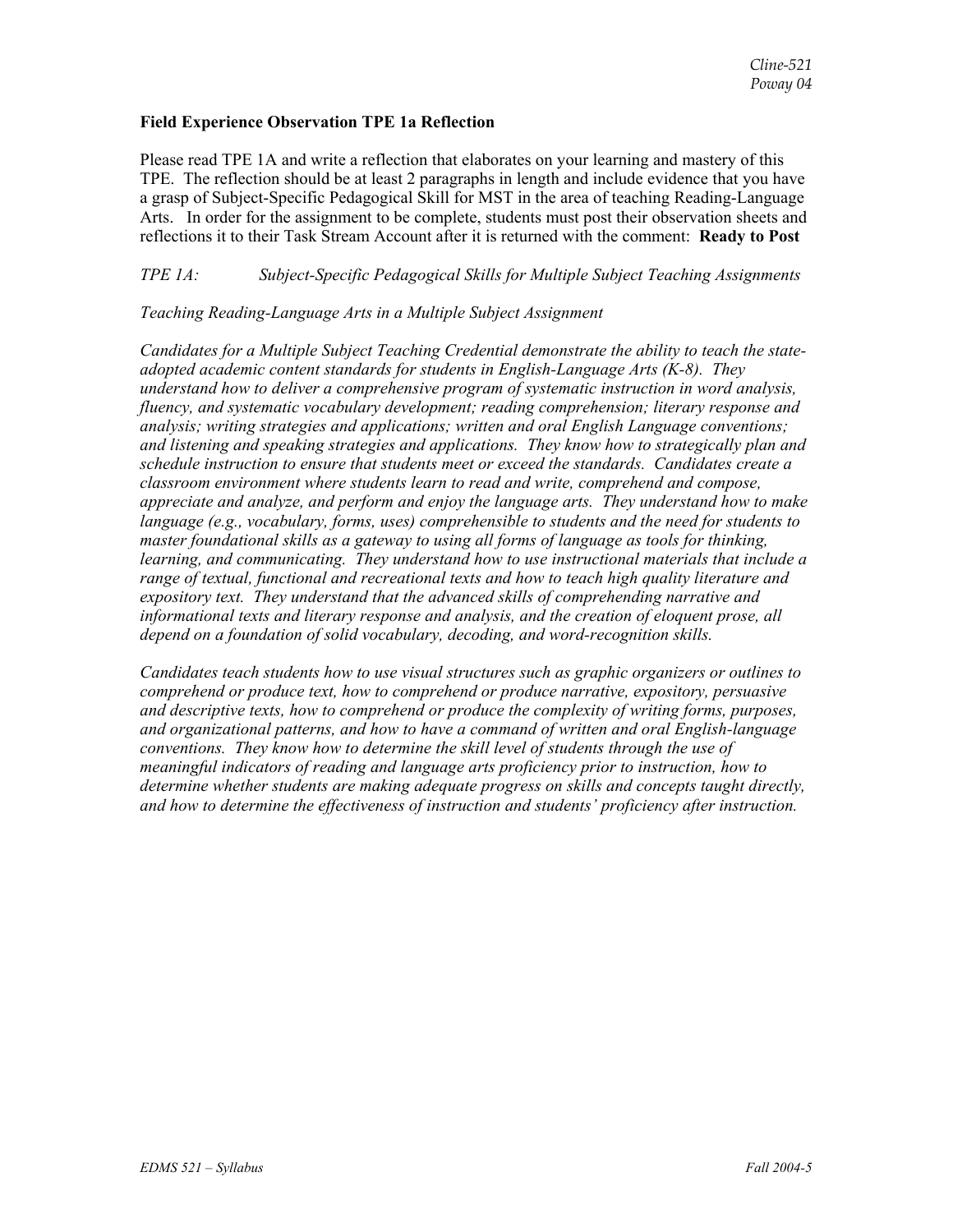| Topic                           |                                   |
|---------------------------------|-----------------------------------|
| Date/Time                       |                                   |
| Place (school/grade/classrooms) |                                   |
| <b>Activity</b>                 | <b>Reflective Notes to Myself</b> |
|                                 | The Teacher:                      |
|                                 |                                   |
|                                 |                                   |
|                                 |                                   |
|                                 |                                   |
|                                 |                                   |
|                                 |                                   |
|                                 |                                   |
|                                 |                                   |
|                                 |                                   |
|                                 | I noticed:                        |
|                                 |                                   |
|                                 |                                   |
|                                 |                                   |
|                                 |                                   |
|                                 |                                   |
|                                 |                                   |
|                                 |                                   |
|                                 | I would modify:                   |
|                                 |                                   |
|                                 |                                   |
|                                 |                                   |
|                                 |                                   |
|                                 |                                   |
|                                 |                                   |
|                                 |                                   |
|                                 |                                   |
|                                 |                                   |
|                                 |                                   |
|                                 |                                   |
|                                 |                                   |
|                                 |                                   |

# **Field Experience Observation Form**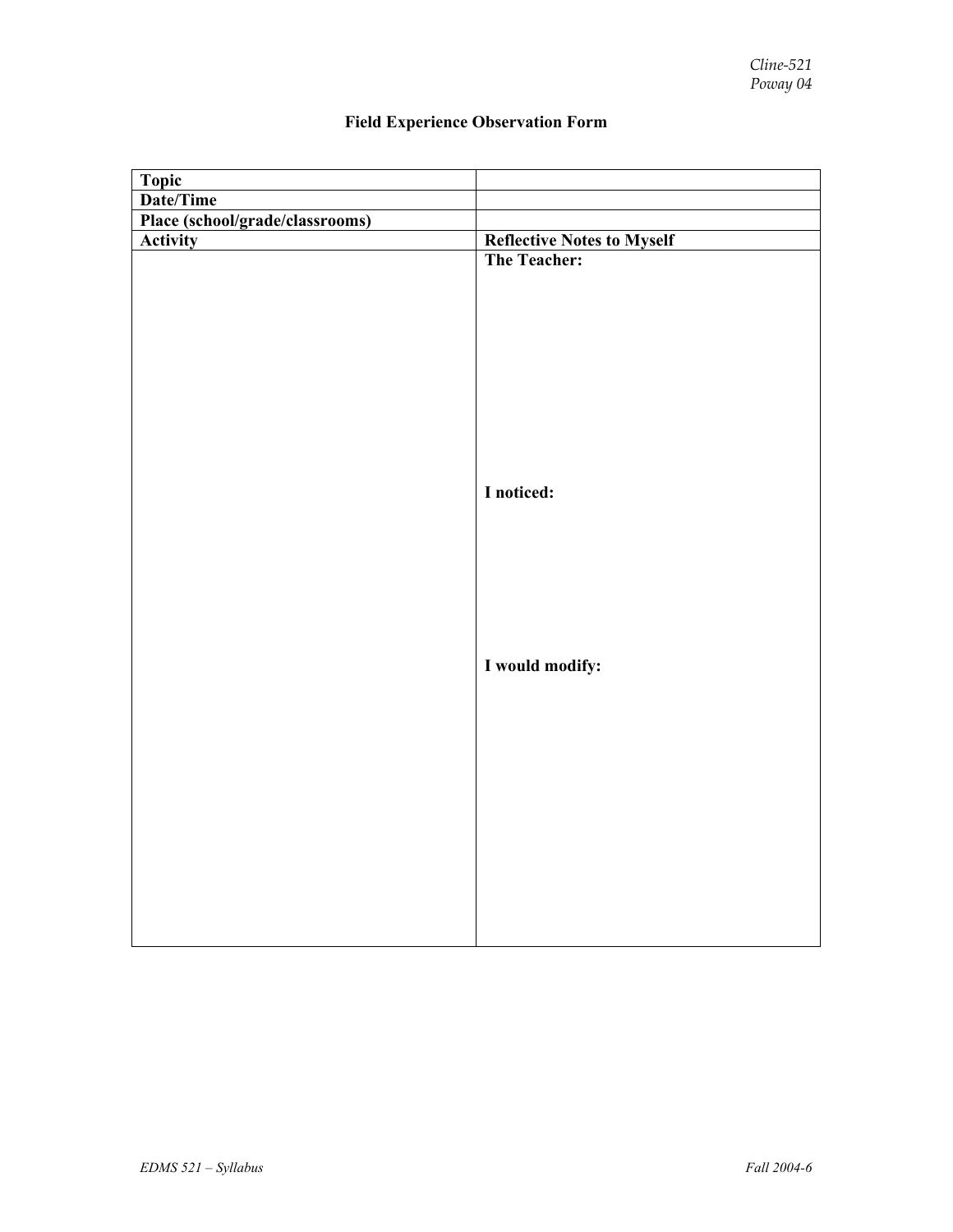#### **Reading Strategy Lesson Plan and TPE 4 Reflection (35 pts)**

You will write and present a reading strategy lesson plan for a small group activity that takes into account student needs. They can be mini-lessons, direct instruction, inquiry, or any format you choose. Make your lesson active, interesting, fun and meaningful. Because lesson planning may be unfamiliar to some of you, but is so important to teaching, you will learn how to write a language arts lesson plan in class. Choose a reading standard for your grade level to guide your objectives. Sample lessons include:

- Monitoring Reading
- **Comprehension**
- Content area reading
- Phonics
- Phonemic Awareness
- Organizing information while you read
- Relating what you are reading to what you already know
- Finding the main idea of a story
- Identifying patterns in a text
- Using graphic organizers for comprehension

### **Strategy Lesson Plan-TPE 4 Reflection**

Please read TPE 4 and write a reflection that elaborates on your learning and mastery of this TPE. The reflection should be at least 2 paragraphs in length and include evidence that you have a grasp of masking content accessible for all students. In order for the assignment to be complete, students must post their lesson plan and reflections it Task Stream Account after it is returned with the comment: **Ready to Post**

## **TPE 4: Making Content Accessible**

*Candidates for Teaching Credentials incorporate specific strategies, teaching/instructional activities, procedures and experiences that address state-adopted academic content standards for students in order to provide a balanced and comprehensive curriculum. They use instructional materials to reinforce state-adopted academic content standards for students and they prioritize and sequence essential skills and strategies in a logical, coherent manner relative to students' current level of achievement. They vary instructional strategies according to purpose and lesson content. To meet student academic learning needs, candidates explain content clearly and reinforce content in multiple ways, such as the use of written and oral presentation, manipulatives, physical models, visual and performing arts, diagrams, non-verbal communication, and computer technology. They provide opportunities and adequate time for students to practice and apply what they have learned. They distinguish between conversational and academic language, and develop student skills in using and understanding academic language. They teach students strategies to read and comprehend a variety of texts and a variety of information sources, in the subject(s) taught. They model active listening in the classroom. Candidates encourage student creativity and imagination. They motivate students and encourage student effort. When students do not understand content, they take additional steps to foster access and comprehension for all learners. Candidates balance instruction by adjusting lesson designs relative to students' current level of achievement.*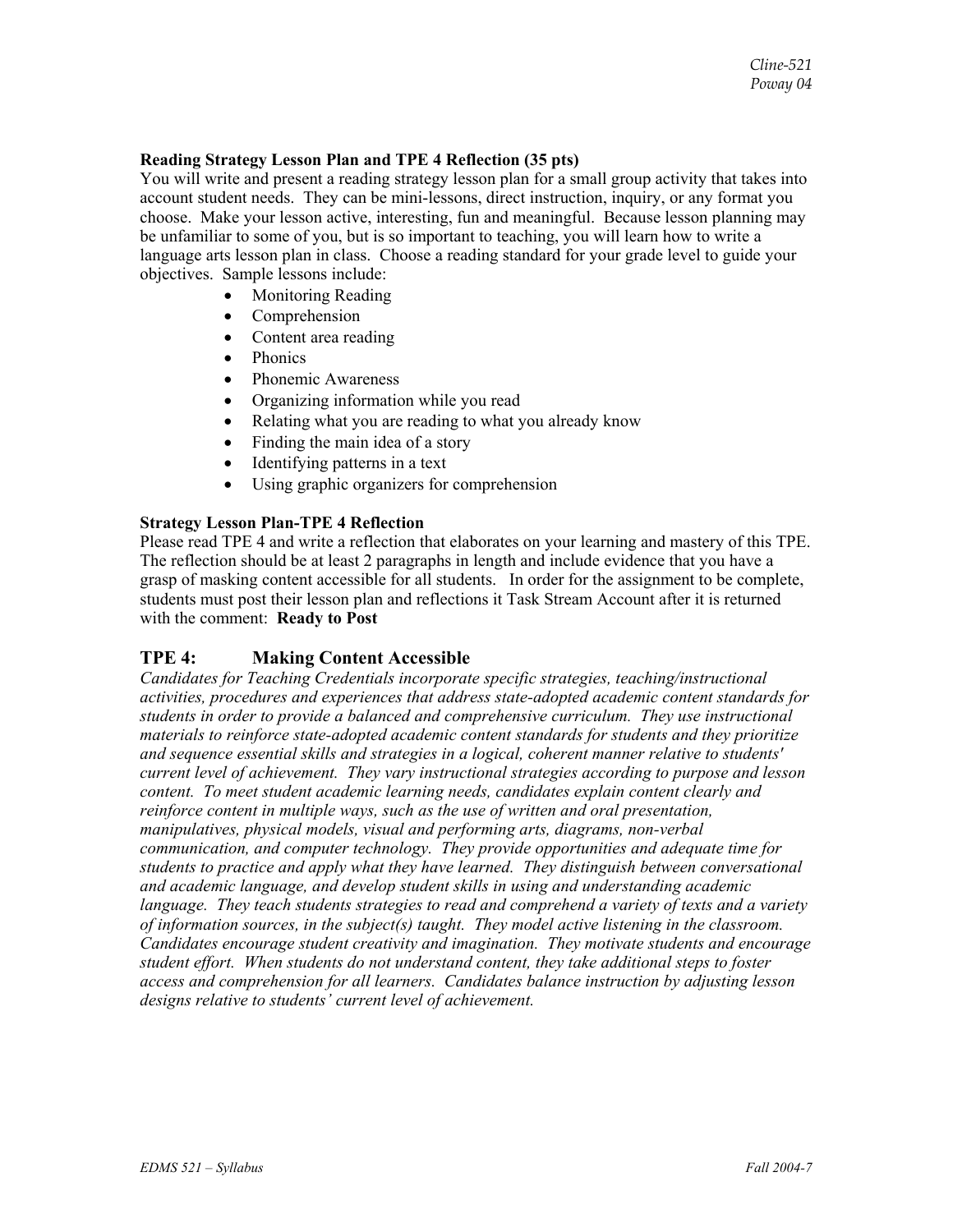#### **Primary Case Study (30 pts)**

Each of you will be assigned a student to tutor each morning for half an hour two days a week. During this time you will be asked to complete an emergent reader/early reader assessment and develop an intervention plan.

**Assessment:** Running Records (one for each week), Clay Observation Survey, Teacher assessments (if available), and any other formal or informal assessments you have conducted.

**Intervention Plan:** Based on the information you have gathered about the student, discuss his or her strengths (very important - what can he or she do) and challenges (what does this student need to work on). Design an Intervention Plan for your student. Knowing what you know about your student as a result of your assessments, what areas should an appropriate intervention plan focus on? Why? Think about what strategies beginning readers need to develop and how teachers can support those activities. Refer to the standards in the reading/language Arts Framework for CA Public Schools for your child's grade level to guide you as you design the intervention plan. Make sure to:

- Identify areas of strength and need (minimum of 4 total) that an instructional plan should focus on – how a teacher could build on the student's strengths and address his/her needs. Select two areas in reading, and one area in writing and oral language.
- Provide specific instructional recommendations for each area (reading, writing and oral language). List one example of an appropriate strategy and/or activity for each identified area. Look for examples in the course readings. For each instructional recommendation, explain why you selected it and how it is going to help your student.

You might also make recommendations for the student and parents: what can the student do on his or her own that is not dependent on the teacher.

Reflection: Reflect on your experience with the Case Study. Based on your classroom observations of reading and writing as well as on what you learned in the assessment/intervention process, what would you do differently or try differently? What other scaffolds or strategies would you use? How would you use them? What other interventions would you try? What would your next steps in assessment be? How do you feel the intervention went? How has this enhanced your experience as a teacher?

### **RICA Resource Notebook--Part 1 (Class Assignment)**

Each of you will develop a Reading/Language Arte Resource Notebook that will be used to inform your teaching. The Resource Notebook has two main objectives. First, is to demonstrate your learning and understanding of the reading and language arts. Second is to start building a resource for your own learning. Be creative and thoughtful in the compilation of the notebook it will be a demonstration that you are ready to teach the language arts to a diverse student population.

The Notebook will be organized around the 13 RICA Content Areas. Each section of the notebook should contain the following:

- A RICA analysis sheet including: (a) what this content area(s) is about (Put it in your own words  $-2$  to 4 sentences), (b) 2 ways of assessing this content area (include rationale); and (c) 1 way of teaching it (description and accommodations). Describe the teaching strategy and explain how it supports reading, writing and/or language arts development.
- A lesson observation form (except for section 1)
- A technology-rich assignment that enhances your teaching and student learning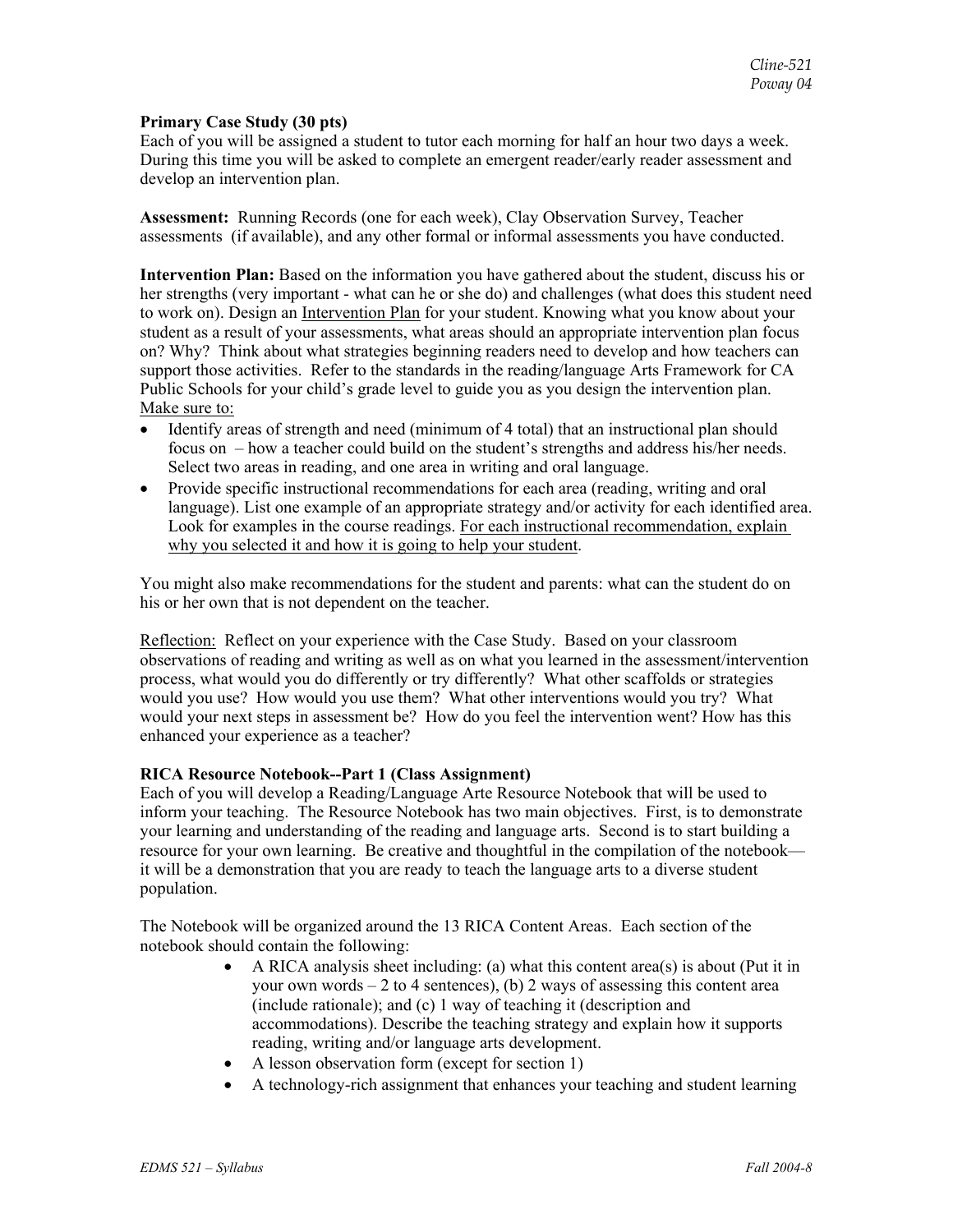• Lesson plans, articles, and any other resources collected within class or student teaching that would be helpful.

For the first semester you will need to complete the following content areas:

- Section 1 Philosophy of Literacy Learning
- Section 3 Planning, Organizing, and Managing Reading Instruction
- Section 4: Phonemic Awareness
- Section 5: Concepts About Print
- Section 6: Systematic, Explicit Phonics and Other Word Identification Strategies
- Section 7: Spelling Instruction
- Section 8: Reading Comprehension Narrative
- Section 13: Vocabulary Development
- Section 14: Structure of the English Language
- Section 15: Intervention Strategies (SDAIE; Scaffolds)

You can choose how to organize this information in your notebook. You may include course assignments (lesson plan, case study, mini book unit, classroom observations and interactive email journals), course handouts and materials from your classroom/school site, examples of lesson plans and student work, information from internet sources or professional journals. You may want to include strategies you will use to teach these content areas. You may even include pictures of students learning a specific strategy as well as your reflection on what was happening, why it worked or didn't work and why that was. You may include one (or more) successful activities that you used in the classroom (must be related to language arts instruction).

Note: Besides the course readings, Dr. Alice Quiocho's web site can also serve as a resource. The address is: http://www.csusm.edu/Quiocho. Click on "reading instruction portfolio." See the section on accommodations for ideas on ways to support second language learners. **Note: See** www.ed.gov/free/ **for free Educational Materials.California Reading Initiative Reading/ Language Arts Components Grid** (Quiocho, 2000)

| <b>Component</b> | <b>How to Assess</b> | <b>How to Teach It</b><br>(Strategies) | <b>Accommodations</b> |
|------------------|----------------------|----------------------------------------|-----------------------|
|                  |                      |                                        |                       |
|                  |                      |                                        |                       |
|                  |                      |                                        |                       |
|                  |                      |                                        |                       |
|                  |                      |                                        |                       |
|                  |                      |                                        |                       |
|                  |                      |                                        |                       |
|                  |                      |                                        |                       |
|                  |                      |                                        |                       |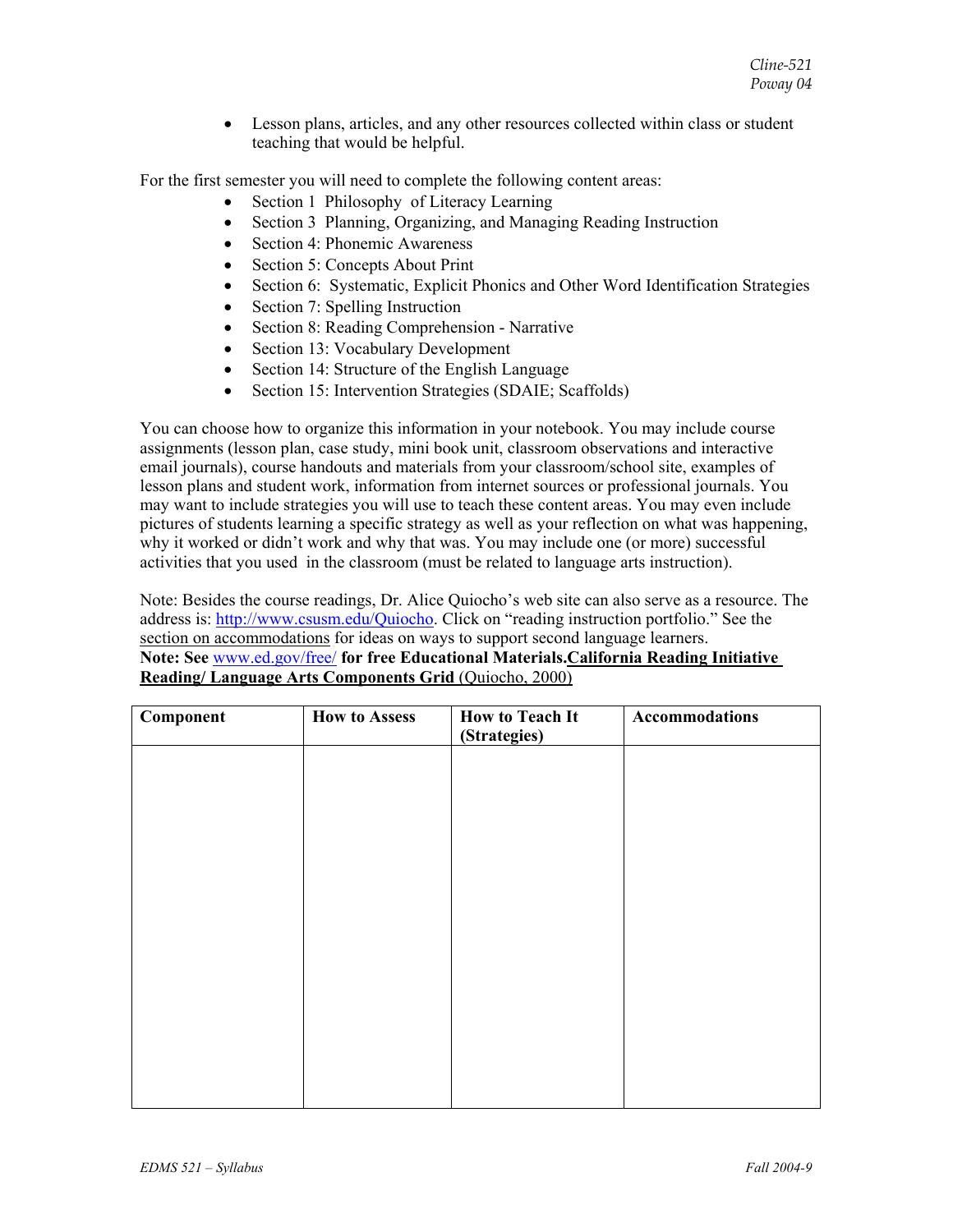Example 2 RICA Analysis Sheet

| Component             | <b>How to Assess</b>                                                                                                                                                                                                                                                                                                                                                                                                                                                                                                                                                                              | How to Teach it                                                                                                                                                                                                                                                                                                                                                                                                                                                                                                                                                                                                                                                               | <b>Accommodations</b>                                                                                                                                                                                                                                                                                                                                                                                                                                                                                                                                                                                                                                                                                                                                                                                                                                                                                                                                                                                                                                                                                                   |
|-----------------------|---------------------------------------------------------------------------------------------------------------------------------------------------------------------------------------------------------------------------------------------------------------------------------------------------------------------------------------------------------------------------------------------------------------------------------------------------------------------------------------------------------------------------------------------------------------------------------------------------|-------------------------------------------------------------------------------------------------------------------------------------------------------------------------------------------------------------------------------------------------------------------------------------------------------------------------------------------------------------------------------------------------------------------------------------------------------------------------------------------------------------------------------------------------------------------------------------------------------------------------------------------------------------------------------|-------------------------------------------------------------------------------------------------------------------------------------------------------------------------------------------------------------------------------------------------------------------------------------------------------------------------------------------------------------------------------------------------------------------------------------------------------------------------------------------------------------------------------------------------------------------------------------------------------------------------------------------------------------------------------------------------------------------------------------------------------------------------------------------------------------------------------------------------------------------------------------------------------------------------------------------------------------------------------------------------------------------------------------------------------------------------------------------------------------------------|
|                       |                                                                                                                                                                                                                                                                                                                                                                                                                                                                                                                                                                                                   | (Strategies)                                                                                                                                                                                                                                                                                                                                                                                                                                                                                                                                                                                                                                                                  |                                                                                                                                                                                                                                                                                                                                                                                                                                                                                                                                                                                                                                                                                                                                                                                                                                                                                                                                                                                                                                                                                                                         |
| Phonemic<br>Awareness | Phonemic awareness is<br>assessed by finding out whether<br>or not the student is capable of<br>manipulating the language. For<br>example;<br>I would ask a student to<br>$\bullet$<br>pick out the first sound or<br>last sound of a word,<br>I would ask the student to<br>$\bullet$<br>identify, pronounce and<br>blend sounds or a segment<br>of a word,<br>I would ask students to<br>$\bullet$<br>identify sentences, words,<br>or sounds to see if they are<br>aware of the structure of a<br>sentence.<br><b>Assessment Tools</b><br>1.) The Yopp-Singer Test of<br>Phonemic Segmentation | These are strategies that can<br>be used to teach ELL and<br>non-ELL students phonetic<br>awareness,<br>Involve students in<br>$\bullet$<br>poetry, rhymes and<br>songs of all types,<br>Use a chant to clap<br>$\bullet$<br>syllables in students'<br>names,<br>Sort known objects or<br>$\bullet$<br>pictures into groups of<br>similar sounds (Realia<br>Cans),<br>Play a guessing game<br>$\bullet$<br>using picture cards and<br>help the children to put<br>together blends to make<br>their guess,<br>Sing songs that allow<br>$\bullet$<br>children to replace<br>sounds with other<br>sounds, even to make<br>nonsense words,<br>Read to your students.<br>$\bullet$ | For children with special<br>needs I would use these<br>strategies,<br>Specific skills<br>instruction alongside a<br>basal reading<br>program-This means I<br>would ask students<br>what sounds they hear<br>in certain words or<br>what word would<br>make sense in an<br>empty space within a<br>sentence. This strategy<br>would allow me to<br>assess my student's<br>progress,<br>Great children's<br>$\bullet$<br>literature books<br>including, nursery<br>rhymes, alliterative<br>books, picture books,<br>rhyming books,<br>repetitive pattern<br>books, Dr. Seuss<br>books, and alphabet<br>books with word-<br>picture formats,<br>Rhymes, chants, finger<br>٠<br>rhymes,<br>manipulatives, games,<br>role-playing,<br>Writing journals and<br>quick writes<br>(encourage invented<br>spelling!),<br>Provide a print rich<br>environment including<br>the use of Word<br>Walls,<br>Rebus activities- this<br>$\bullet$<br>activity is when you<br>replace a noun in a<br>sentence with a picture<br>of the noun. The<br>student can then<br>replace the picture<br>with an invented<br>spelling of the word. |